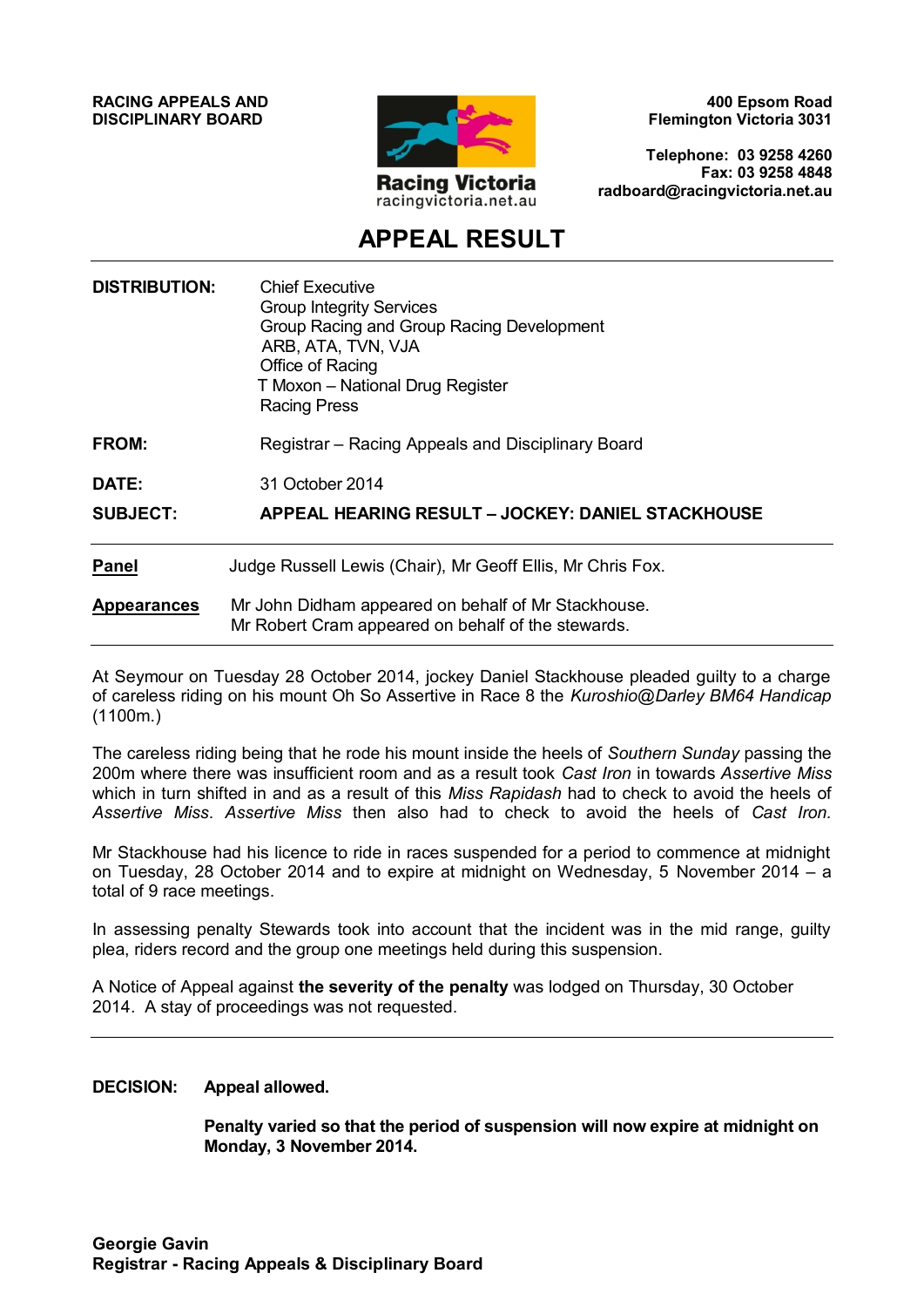# **TRANSCRIPT OF PROCEEDINGS**

#### **RACING APPEALS AND DISCIPLINARY BOARD**

 $\mathcal{L}_\text{max}$  , and the contribution of the contribution of the contribution of the contribution of the contribution of the contribution of the contribution of the contribution of the contribution of the contribution of t

#### **HIS HONOUR JUDGE R.P.L. LEWIS, Chairman MR G. ELLIS MR C. FOX**

#### **EXTRACT OF PROCEEDINGS**

#### **DECISION**

### **IN THE MATTER OF THE KUROSHIO@DARLEY BM64 OVER 1100 METRES AT SEYMOUR ON 28/10/14**

#### **JOCKEY: DANIEL STACKHOUSE**

#### **MELBOURNE**

#### **FRIDAY, 31 OCTOBER 2014**

MR R. CRAM appeared on behalf of the RVL Stewards

MR J. DIDHAM appeared on behalf of the Appellant